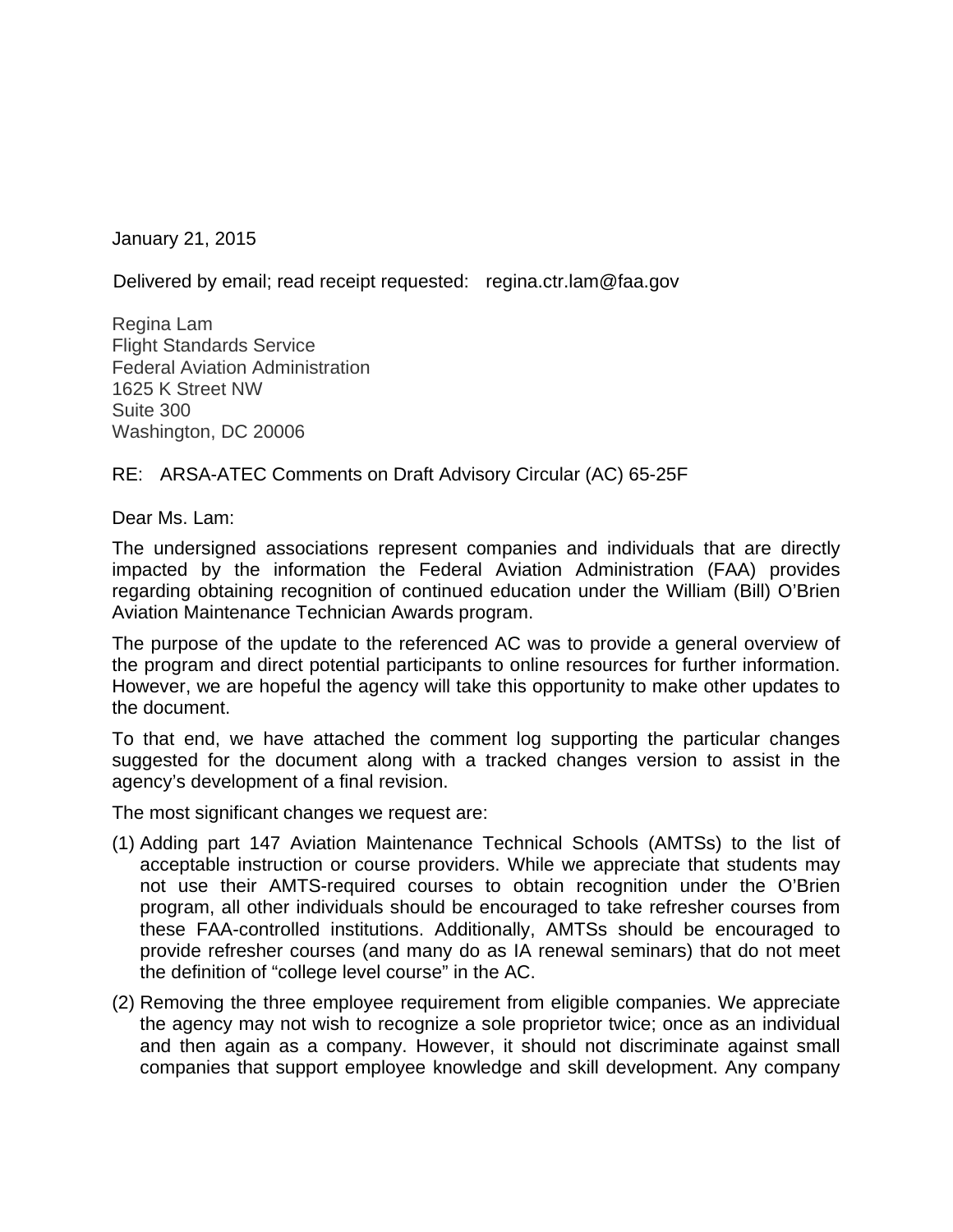Regina Lam January 21, 2015 Page 2

RE: ARSA-ATEC Comments on Draft Advisory Circular (AC) 65-25F

that engages in aviation services should be supported by this program, no matter the size.

Respectfully submitted,

Sarah MacLeod Executive Director Aeronautical Repair Station Association 121 North Henry Street Alexandria, VA 22314-2903 sarah.macleod@arsa.org ryan.goertzen@spartan.edu

 Ryan Goertzen President Aviation Technician Education Council 117 North Henry Street Alexandria, VA 22314-2903

Attachments ARSA-ATEC\_AC65-25F\_CommentLog\_20150120.doc ARSA-ATEC\_DraftAC65-25F-20150120.docx

cc:

Jay Hiles **john.j.hiles@faa.gov**  Kevin Morgan kevin.morgan@faa.gov ronald.mohler@faa.gov Phil Randall **phil.randall@faa.gov** Jim R. Hein im.r.hein@faa.gov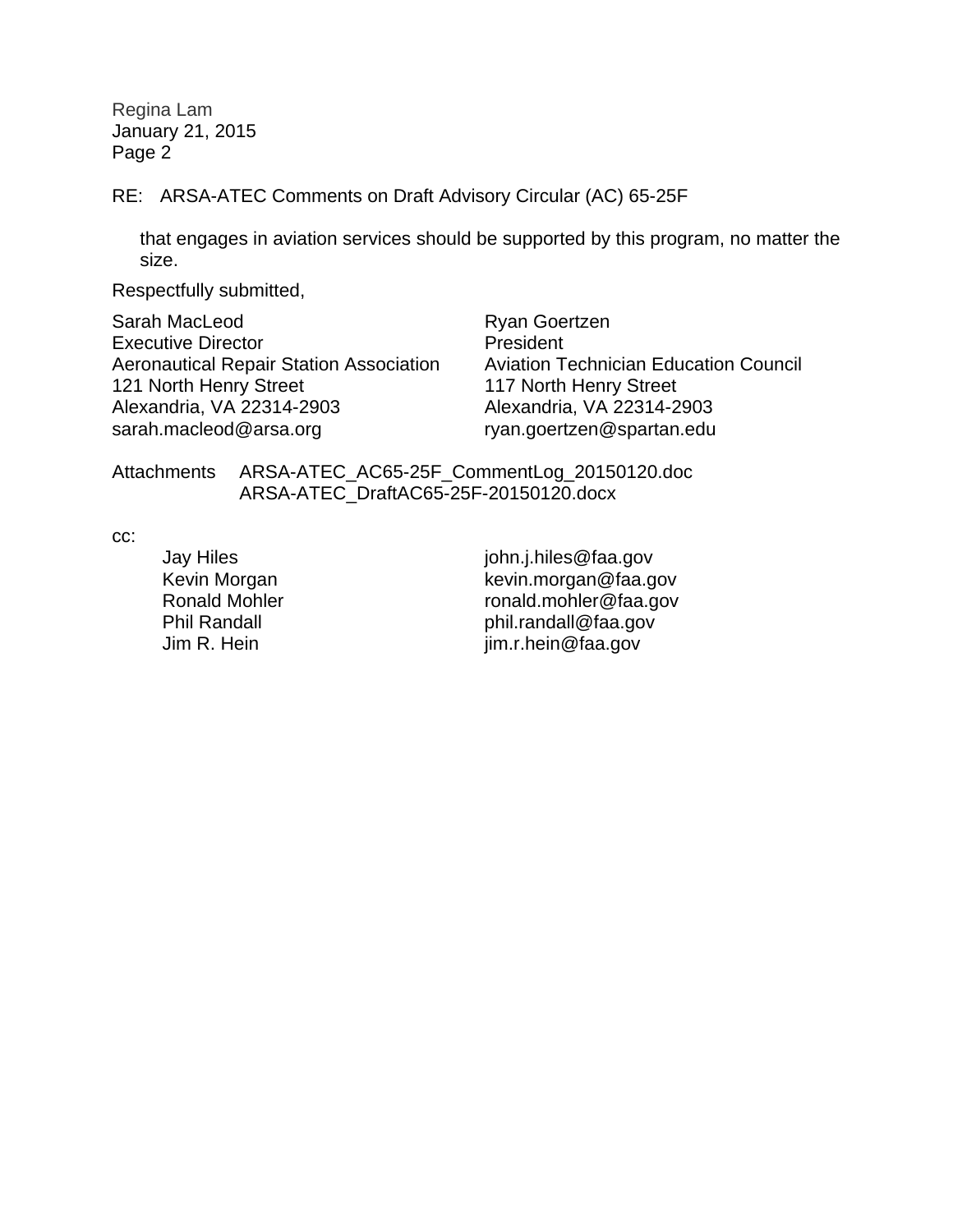|                                                                                                                                |                                                                                                                                                       | <b>AVS</b><br><b>Quality Management System</b>                                                                                                                                                                                                                                                                                                                                   | QPM#<br>AFS-002-103-F4                                                                                                                                                                                                                                                                                           |                               | <b>Revision</b>                    |                                                                                                                     |
|--------------------------------------------------------------------------------------------------------------------------------|-------------------------------------------------------------------------------------------------------------------------------------------------------|----------------------------------------------------------------------------------------------------------------------------------------------------------------------------------------------------------------------------------------------------------------------------------------------------------------------------------------------------------------------------------|------------------------------------------------------------------------------------------------------------------------------------------------------------------------------------------------------------------------------------------------------------------------------------------------------------------|-------------------------------|------------------------------------|---------------------------------------------------------------------------------------------------------------------|
|                                                                                                                                |                                                                                                                                                       | Title: AFS Directive and AC Comment Form (Coordination)                                                                                                                                                                                                                                                                                                                          |                                                                                                                                                                                                                                                                                                                  |                               | Date: 7/26/13                      | Page<br>of                                                                                                          |
|                                                                                                                                | <b>OPR/Branch/Routing Symbol</b><br>Project SME Name, Phone Number and E-mail<br>AFS-300/AFS-350<br>John J. Hiles, 202-267-1701, john.j.hiles@faa.gov |                                                                                                                                                                                                                                                                                                                                                                                  |                                                                                                                                                                                                                                                                                                                  |                               |                                    | <b>Document Number/Title</b><br>AC 65-25F/ William (Bill) O'Brien Aviation<br>Maintenance Technician Awards Program |
| <b>Reviewing Organization</b><br><b>Aeronautical Repair Station Association</b><br><b>Aviation Techician Education Council</b> |                                                                                                                                                       |                                                                                                                                                                                                                                                                                                                                                                                  |                                                                                                                                                                                                                                                                                                                  | 1/21/15                       | <b>Coordination Deadline Date:</b> |                                                                                                                     |
|                                                                                                                                |                                                                                                                                                       | <b>Reviewer Use Only-</b>                                                                                                                                                                                                                                                                                                                                                        |                                                                                                                                                                                                                                                                                                                  |                               | <b>OPR</b> Use Only                |                                                                                                                     |
| <b>Reviewer</b>                                                                                                                | <b>Reviewer</b>                                                                                                                                       | <b>Reviewer - Comment and Rationale</b>                                                                                                                                                                                                                                                                                                                                          | Reviewer                                                                                                                                                                                                                                                                                                         | <b>OPR</b>                    |                                    | <b>OPR</b>                                                                                                          |
| Name / Routing<br><b>Symbol / Phone</b><br><b>Number</b>                                                                       | Page &<br>Para or<br>Vol.,<br>Chap., $\&$<br>Sec.                                                                                                     | NOTE: If nonconcurring, mark the box to left of comment block and<br>state "Nonconcur" in block below providing specific rational based on<br>safety, security, legal or significant financial or operational issues.<br>Comments will not be considered nonconcur unless approved by the<br>Division Manager and marked appropriately on the corresponding<br>clearance record. | <b>Recommended Change</b><br>Note: If nonconcurring a proposed solution is required from<br>reviewing organization.                                                                                                                                                                                              | Accept (A)<br>0r<br>Reject(R) |                                    | <b>Disposition/Rationale</b>                                                                                        |
| <b>ARSA/ATEC</b>                                                                                                               | 1; Para 1                                                                                                                                             | Removed unnecessary verbiage from<br>purpose section; the AC now gives a<br>general overview of the program and<br>points people to the online program. The<br>AC's purpose should state that and nothing<br>more.                                                                                                                                                               | This advisory circular (AC) outlines the<br>Federal aviation Administration (FAA)<br>William (Bill) O'Brien Aviation<br>Maintenance Technician (AMT) Awards<br>Program.<br>It provides an overview of the online Awards<br>Program.                                                                              |                               |                                    |                                                                                                                     |
|                                                                                                                                | 1; Para 3,<br>a                                                                                                                                       | Cut the definition of Calendar Year to<br>what it actually means with no extraneous<br>words                                                                                                                                                                                                                                                                                     | January1 through December 31                                                                                                                                                                                                                                                                                     |                               |                                    |                                                                                                                     |
|                                                                                                                                | 1; Para 3,<br>b.                                                                                                                                      | Cut the definition of Mandatory Core<br>Course to what it is with no extraneous<br>words.                                                                                                                                                                                                                                                                                        | Instruction that must be completed to earn a<br>William (Bill) O'Brien Award; the courses<br>are developed by the FAA and focus on<br>aviation maintenance accident/incident<br>casual factors, special emphasis items, and<br>regulatory compliance. (The courses can be<br>found and completed in the Aviation |                               |                                    |                                                                                                                     |

ARSA-ATEC Comments on AC 65-25F (January 20, 2015) Page **1** of **11**

UNCONTROLLED COPY WHEN DOWNLOADED

**Check The Master List To Verify That This Is The Correct Revision Before Use**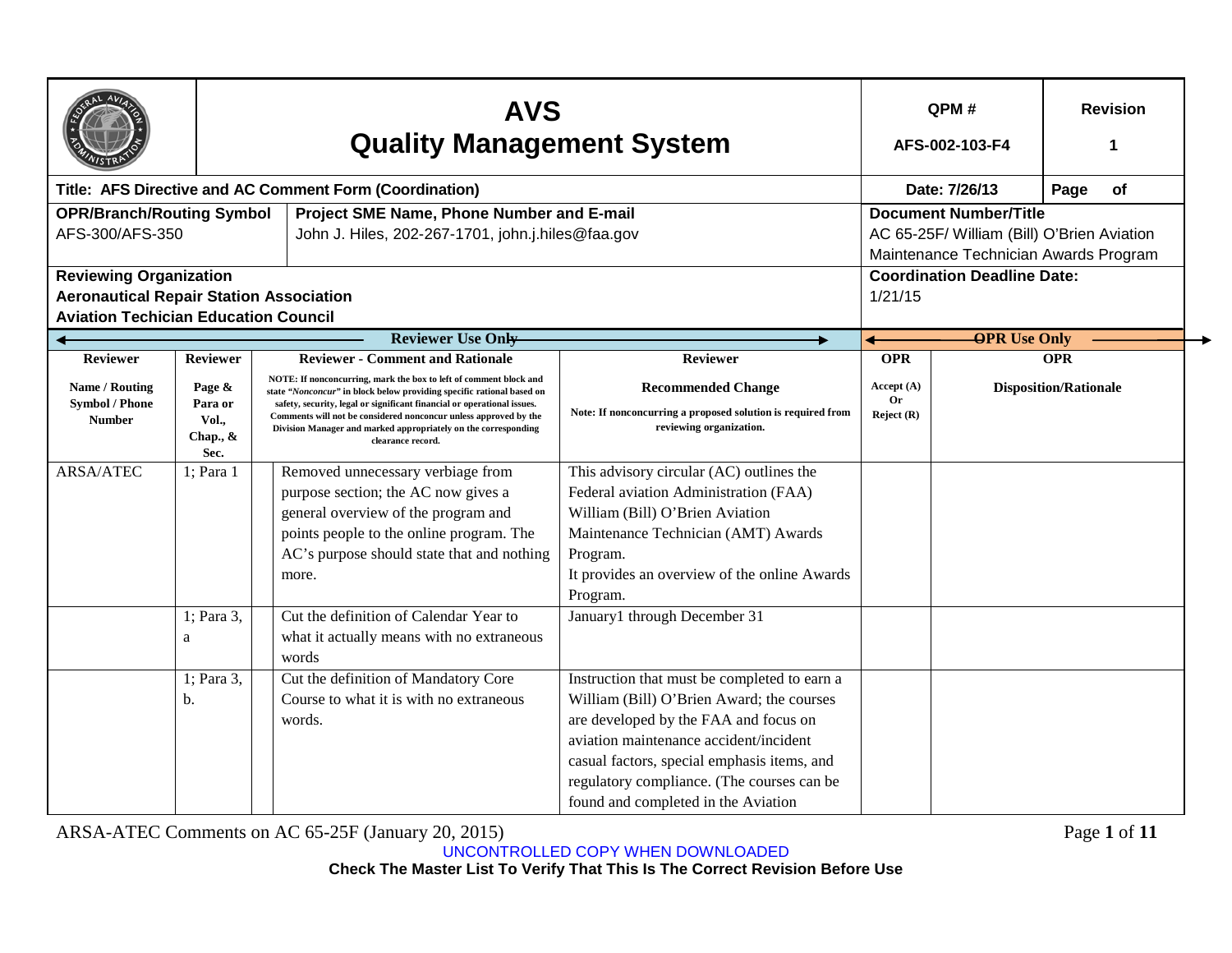ARSA-ATEC Comments on AC 65-25F (January 20, 2015) Page **2** of **11**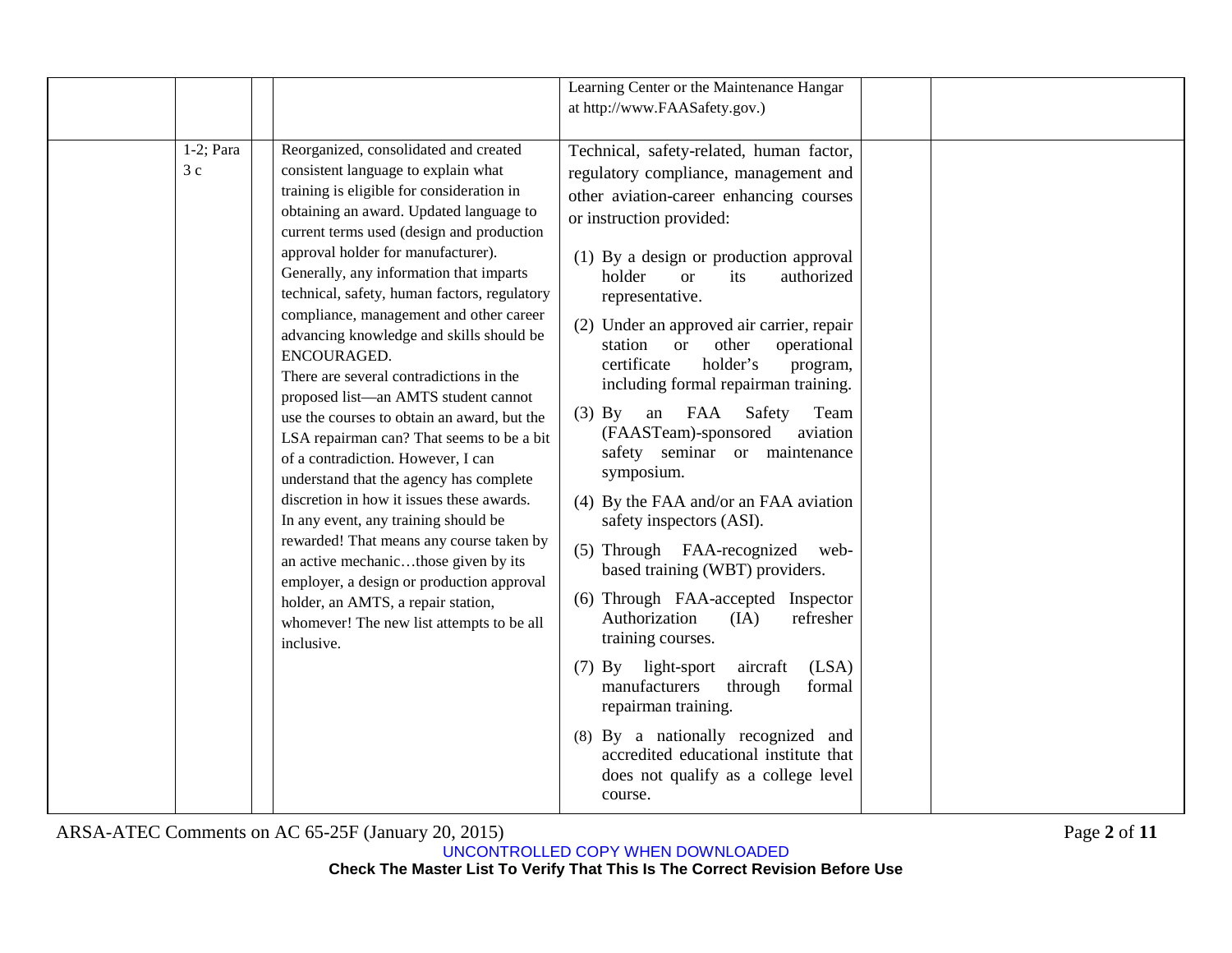|                     |                                                                                                                                                                                                                                                                                                                                                                                                                    | (9) By a Title 14 of the Code of Federal<br>Regulations (14 CFR) part 147<br>Aircraft Maintenance Technician<br>School (provided the participant is<br>not a student, please see note under<br>ineligible<br>aviation maintenance<br>training.)                                                                                                                                                                                                                                                                                                                                                                                                                                                                                    |  |
|---------------------|--------------------------------------------------------------------------------------------------------------------------------------------------------------------------------------------------------------------------------------------------------------------------------------------------------------------------------------------------------------------------------------------------------------------|------------------------------------------------------------------------------------------------------------------------------------------------------------------------------------------------------------------------------------------------------------------------------------------------------------------------------------------------------------------------------------------------------------------------------------------------------------------------------------------------------------------------------------------------------------------------------------------------------------------------------------------------------------------------------------------------------------------------------------|--|
| $2$ ; para $3$<br>d | Add a definition to clarify what is not<br>eligible for consideration as training under<br>the program. Subjects that do not advance<br>a career in aviation maintenance are the<br>only things that should be excluded,<br>period. Although a student for a mechanic<br>certificate cannot use its AMTS courses,<br>everyone else should be able to use AMTS<br>courses, thus the change in paragraph c<br>and d. | Industry (non-FAA developed) course or<br>instruction that does not advance<br>technical, safety-related, human factor,<br>regulatory compliance, management or<br>aviation maintenance career knowledge<br>or skills is ineligible for recognition in<br>this award program.<br>The course or instruction must be on<br>aviation maintenance career advancing<br>it<br>subjects;<br>cannot<br>serve<br>as<br>advertisements for particular products or<br>services. Additionally, company or<br>commercial policy training is ineligible.<br>AMTS-approved curriculum subjects<br>taken by students are also excluded;<br>eligible aviation maintenance training<br>must be outside of the students' AMTS<br>course requirements. |  |
| 2, para 3<br>e      | Clarified the definition of college level<br>course; removed the repetitive language<br>included in the definition of Eligible<br>Aviation Maintenance Training.                                                                                                                                                                                                                                                   | Eligible Aviation Maintenance Training<br>from a nationally-accredited college,<br>or vocational/technical<br>university,<br>institute of at least 3 credit hours or 40<br>classroom hours. Correspondence and<br>internet courses from such institutions                                                                                                                                                                                                                                                                                                                                                                                                                                                                          |  |

ARSA-ATEC Comments on AC 65-25F (January 20, 2015) Page **3** of **11**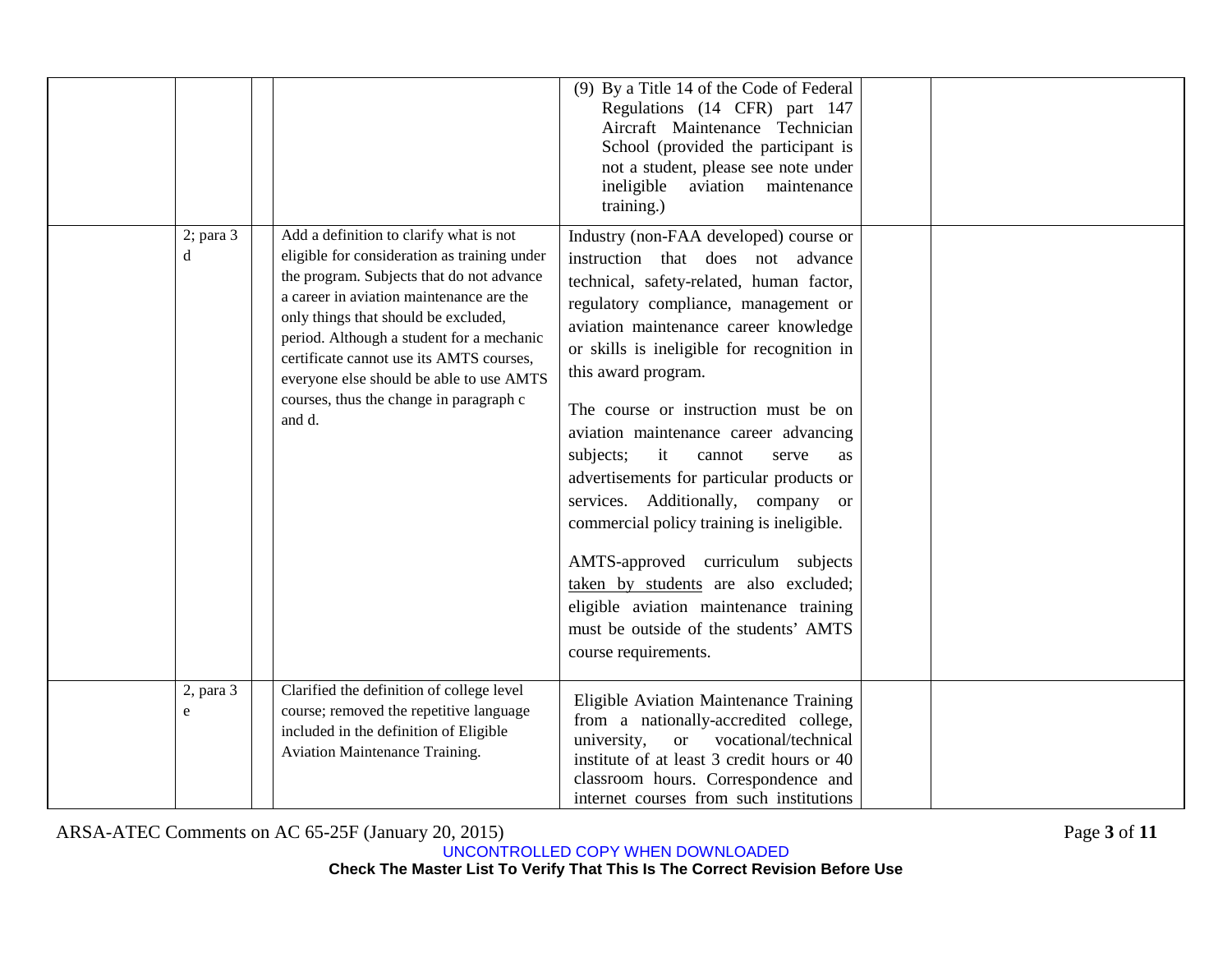|              |                                                                                                                                              | are acceptable.                                                                                                                                                                                                                                                                           |  |
|--------------|----------------------------------------------------------------------------------------------------------------------------------------------|-------------------------------------------------------------------------------------------------------------------------------------------------------------------------------------------------------------------------------------------------------------------------------------------|--|
| $2$ ; para 4 | Background needed updating; there is no<br>mention of why the award is called<br>William (Bill) O'Brien and the explanation<br>was outdated. | William (Bill) O'Brien PROVIDE A<br>SENTENCE OR TWO ON HIS<br>PERSONAL AND PROFESSIONAL<br><b>BACKGROUND?</b><br>During Bill's tenure with the Flight<br><b>Standards Service Aircraft Maintenance</b><br>Division (AFS-300) an<br>incentive                                              |  |
|              |                                                                                                                                              | aviation<br>to<br>encourage<br>program<br>maintenance employees and employers<br>to voluntarily participate in initial and<br>recurrent maintenance technical and<br>regulatory training was developed.<br>The incentive program encourages all<br>aircraft-maintenance-related<br>career |  |
|              |                                                                                                                                              | professionals to develop and enhance<br>knowledge and professionalism through<br>and<br>initial<br>recurrent<br>educational<br>instruction and courses. Measures that<br>enhance and reinforce aviation career<br>knowledge and professionalism ensure<br>safety in civil aviation.       |  |
|              |                                                                                                                                              | Through the William (Bill) O'Brien<br>Awards Program, the FAA honors the<br>memory of its founder and recognizes<br>individuals who receive, and employers<br>who promote and foster professionalism<br>and career advancement through, initial                                           |  |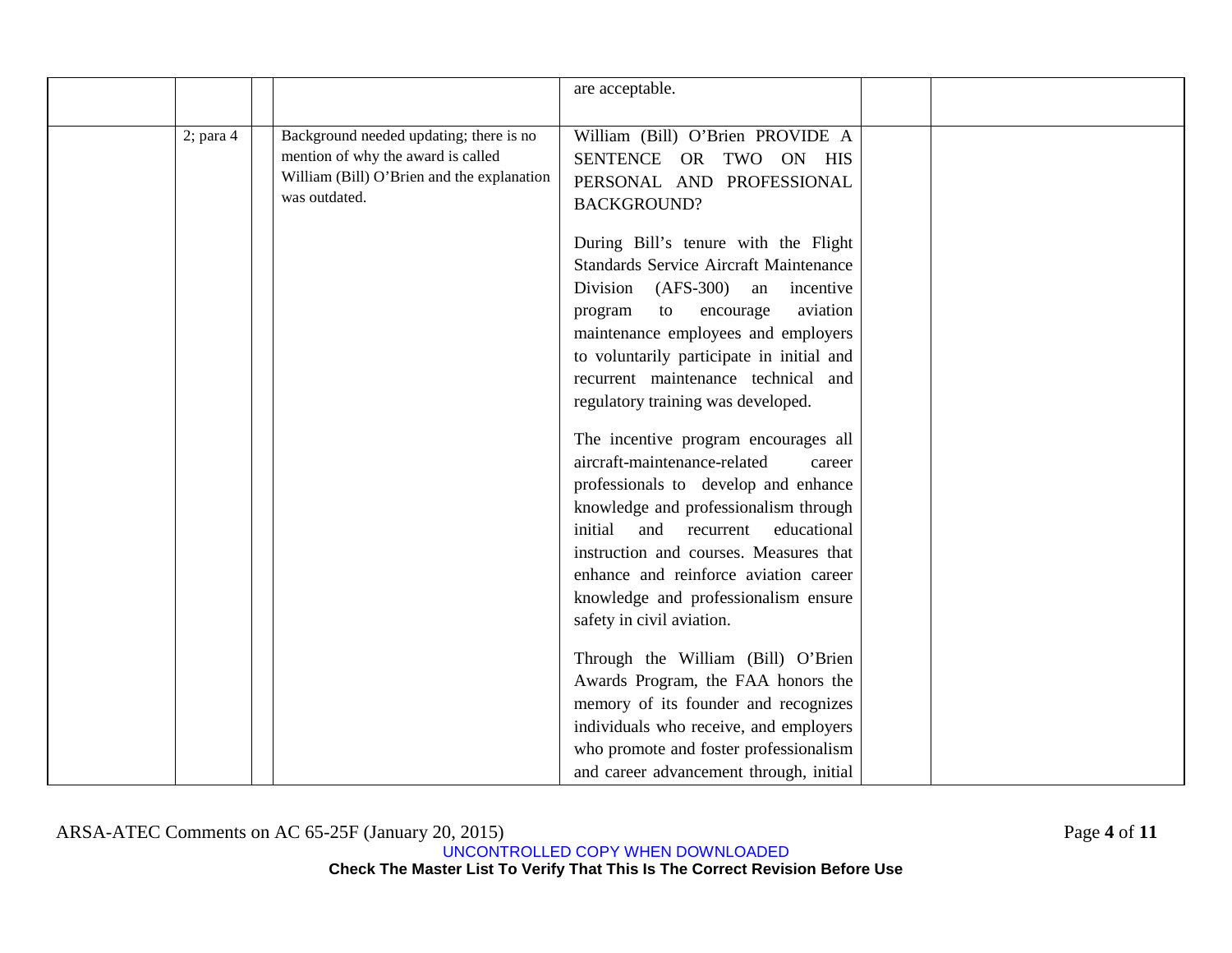|                           |                                                                                                                                 | and recurrent training.                                                                                                                                                                                                                                                                |  |
|---------------------------|---------------------------------------------------------------------------------------------------------------------------------|----------------------------------------------------------------------------------------------------------------------------------------------------------------------------------------------------------------------------------------------------------------------------------------|--|
| 3, para 4<br>a            | The paragraph needed updating to explain<br>why the FAA is actively acknowledging<br>people that engage in continued education. | This program provides incentives to<br>improve aviation safety by actively<br>recognizing individual participation in<br>initial and recurrent training programs<br>that increase knowledge and skills.                                                                                |  |
| 3, para 4<br>b            | The paragraph needed updating to explain<br>why the FAA actively recognizes<br>employers that support continued<br>education.   | This program provides incentives to<br>improve employee productivity and<br>aviation safety by actively recognizing<br>employers that provide and support<br>initial and recurrent training to<br>employees in technical, regulatory and<br>human factors.                             |  |
| 3, para 4<br>$\mathbf{C}$ | Typographical error                                                                                                             | Add "s" to Award                                                                                                                                                                                                                                                                       |  |
| 3, para 4<br>d            | Made typographical and grammatical<br>corrections to the logo explanation                                                       | <b>William (Bill) O'Brien Awards</b><br>d.<br><b>Program Logo Explained</b><br>(1) The hexagonal shape resembles<br>standard Army/Navy hardware; it<br>symbolizes strength in maintaining a<br>common standard of integrity and                                                        |  |
|                           |                                                                                                                                 | trust.<br>(2) The two perfect circles within the<br>hexagon symbolize the continuing<br>cycle of maintenance and inspection,<br>which must be unbroken and perfect<br>today and every day to ensure<br>continued airworthiness and aviation<br>safety.<br>(3) The formula "Knowledge + |  |

ARSA-ATEC Comments on AC 65-25F (January 20, 2015) Page **5** of **11**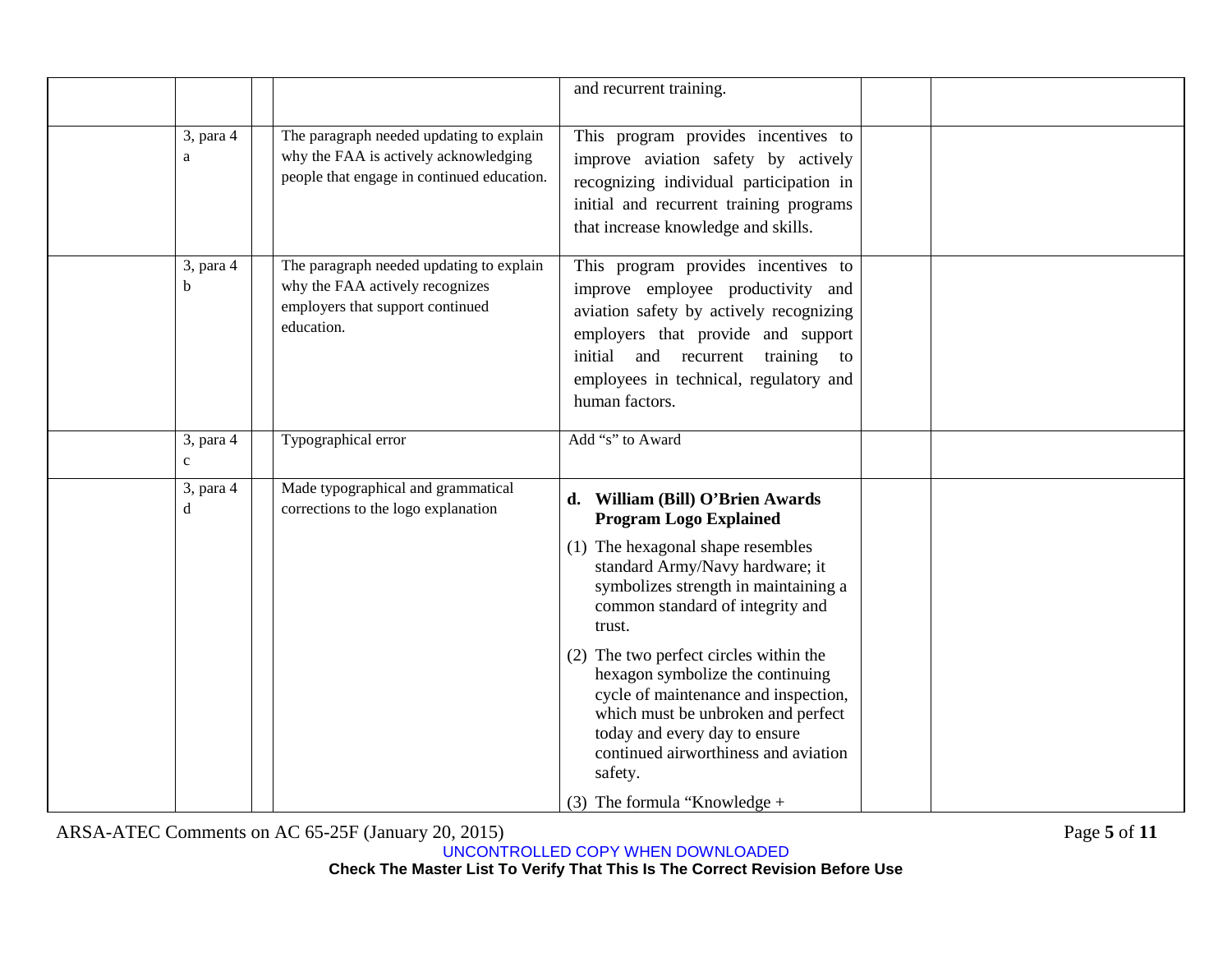|                 |                                                                                                                                                      | Professionalism = Safety" represents<br>not only the aviation maintenance<br>industry's commitment to the aircraft<br>or article entrusted to its care, but is a<br>personal commitment.<br>(4) The two aircraft located in the center<br>of the logo represent the 1903 Wright<br>Flyer superimposed over a space<br>vehicle. The Wright Flyer represents<br>the maintenance community's proud<br>past and an reminder that the Wright<br>Brothers' mechanic, Mr. Charles<br>Edward Taylor, played an important<br>role in aviation history. Taylor was<br>the first aircraft mechanic and he<br>designed and built the engine for the<br>Flyer. The space vehicle, with its<br>technological advancements and low<br>orbit capability, represents the bright<br>future of the maintenance profession. |  |
|-----------------|------------------------------------------------------------------------------------------------------------------------------------------------------|---------------------------------------------------------------------------------------------------------------------------------------------------------------------------------------------------------------------------------------------------------------------------------------------------------------------------------------------------------------------------------------------------------------------------------------------------------------------------------------------------------------------------------------------------------------------------------------------------------------------------------------------------------------------------------------------------------------------------------------------------------------------------------------------------------|--|
| 4, para 5,<br>a | Move paragraph g to a since it is the most<br>important information—moving people to<br>the web! Also reorganized paragraph to<br>read a bit better. | a. AMT Program Tutorials<br>Two tutorials on the home page of<br>http://www.FAASafety.gov provide<br>a comprehensive description and<br>illustration the online program. One<br>is designed for the Individual Award,<br>and the other is designed for the<br>Employer Award. Review of the<br>tutorial is<br>appropriate<br>highly<br>encouraged prior to registering in the<br>award program.                                                                                                                                                                                                                                                                                                                                                                                                         |  |

ARSA-ATEC Comments on AC 65-25F (January 20, 2015) Page **6** of **11**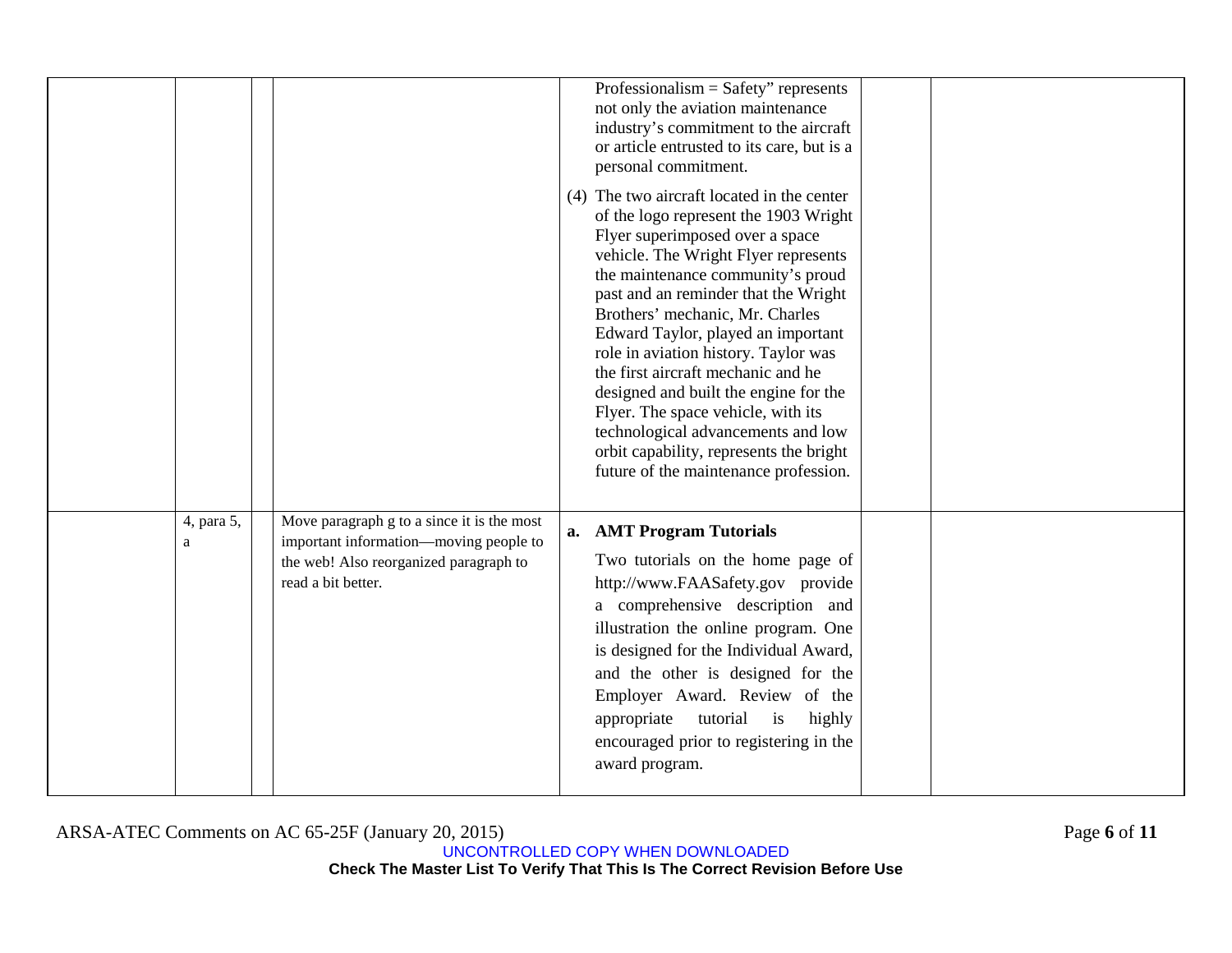| 4, para 5,<br>b          | Change to Eligibility to match the<br>information contemplated                      | b. Eligibility<br>All<br>aircraft-maintenance-related<br>career individuals as well as their<br>employers are eligible to participate<br>in the William (Bill) O'Brien Award<br>program.                                                                                                                                                                                                                                                                                                                                                                                                                                                                                       |  |
|--------------------------|-------------------------------------------------------------------------------------|--------------------------------------------------------------------------------------------------------------------------------------------------------------------------------------------------------------------------------------------------------------------------------------------------------------------------------------------------------------------------------------------------------------------------------------------------------------------------------------------------------------------------------------------------------------------------------------------------------------------------------------------------------------------------------|--|
| 4, para 5<br>$\mathbf e$ | Combine old e and f, created new title to<br>encompass the information contemplated | e. The Design and Flexibility of the<br>William (Bill) O'Brien Awards<br>Program<br>To receive an award, an applicant<br>must complete all the requirements<br>within a calendar-year; only one<br>award will be provided to an<br>individual or employer for the<br>eligible calendar-year.<br>While each phase requires increased<br>participation in career advancement<br>courses, participating individuals are<br>not required to complete a lower<br>award phase before earning the next<br>higher phase. For example, an<br>individual who qualifies for the Gold<br>Award during the first year in the<br>program would be issued the Phase<br><b>III Gold Award.</b> |  |
| 4, para 5<br>$f_{\rm}$   | Added "every year" to the title and<br>updated the language for consistency.        | Aircraft-Maintenance-Related<br>f.<br><b>Career Individuals and Employers</b><br><b>Encouraged to Participate Every</b><br>Year<br>The FAA encourages participation in                                                                                                                                                                                                                                                                                                                                                                                                                                                                                                         |  |

ARSA-ATEC Comments on AC 65-25F (January 20, 2015) Page **7** of **11**

UNCONTROLLED COPY WHEN DOWNLOADED

**Check The Master List To Verify That This Is The Correct Revision Before Use**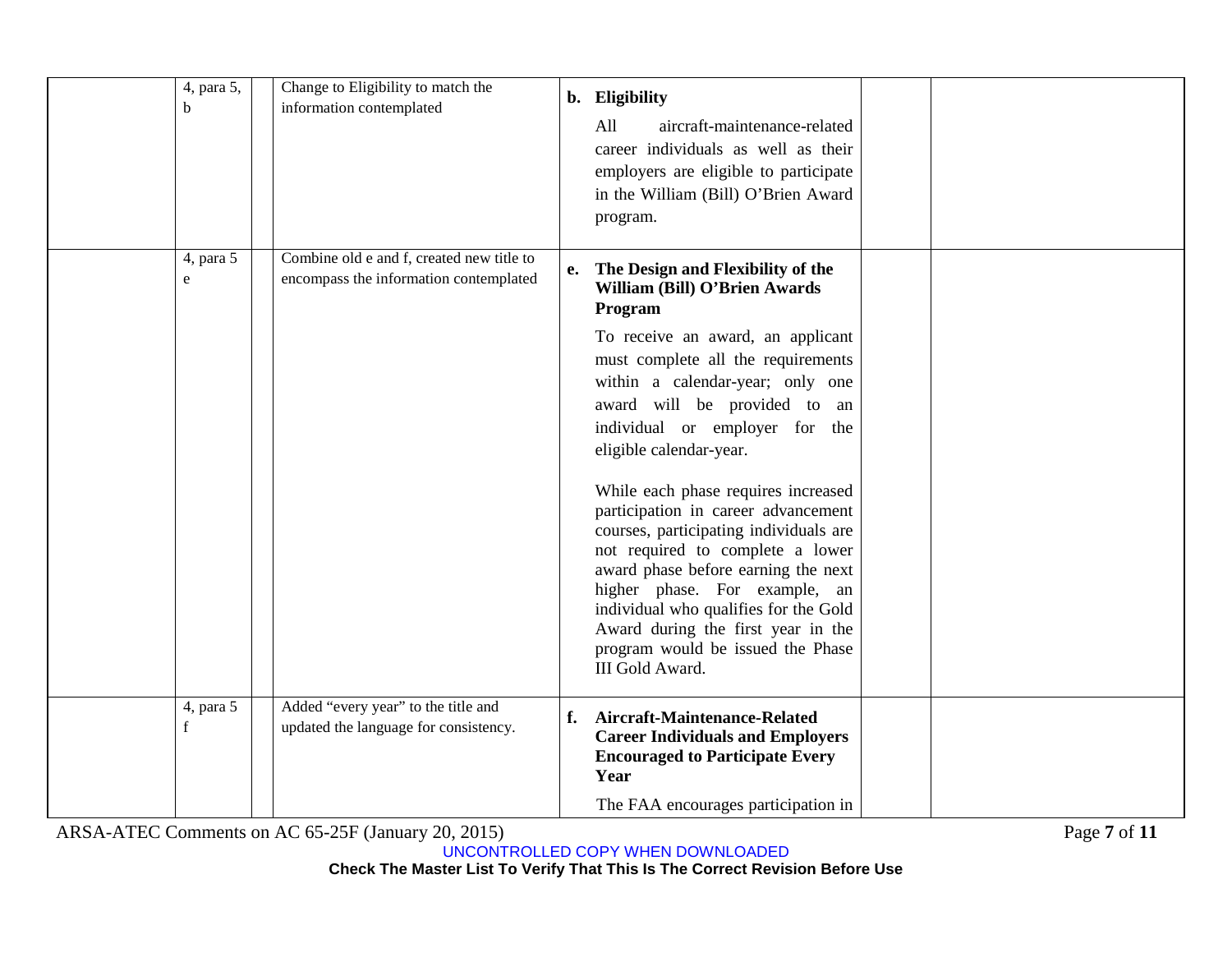|           |                                                                                                                            | the awards program each calendar-<br>year. Continuous participation in the<br>FAA William (Bill) O'Brien Awards<br>Program for Eligible Aviation<br>Maintenance Training reinforces a<br>high level of professionalism and<br>knowledge within the industry.                                                                                                                                                                                                                                                                                                                                                                                                                                                                                                                             |
|-----------|----------------------------------------------------------------------------------------------------------------------------|------------------------------------------------------------------------------------------------------------------------------------------------------------------------------------------------------------------------------------------------------------------------------------------------------------------------------------------------------------------------------------------------------------------------------------------------------------------------------------------------------------------------------------------------------------------------------------------------------------------------------------------------------------------------------------------------------------------------------------------------------------------------------------------|
| 5, para 6 | Rewrote the paragraph for consistency,<br>removal of redundancies and create<br>consistency with the rest of the document. | 6. Eligible Individuals<br>Individuals eligible to participate in<br>the William (Bill) O'Brien Awards<br>Program are those that perform<br>maintenance,<br>preventive<br>maintenance,<br>alteration,<br>manufacturing or other technical<br>tasks on civil aviation articles.<br>Examples include:<br>• Active<br>FAA-certificated<br>mechanics and/or repairmen.<br>• Technicians employed by a design<br>and production approval holder<br>(manufacturer), a certificated<br>operator, such as a 14 CFR part<br>121, 129 or 135 air carrier or a 14<br>CFR part 145 repair station.<br>Any student in an AMTS with a<br>course average of grade "C" or<br>better that receives eligible<br>aviation maintenance<br>training<br>outside of the required part 147<br>school curriculum. |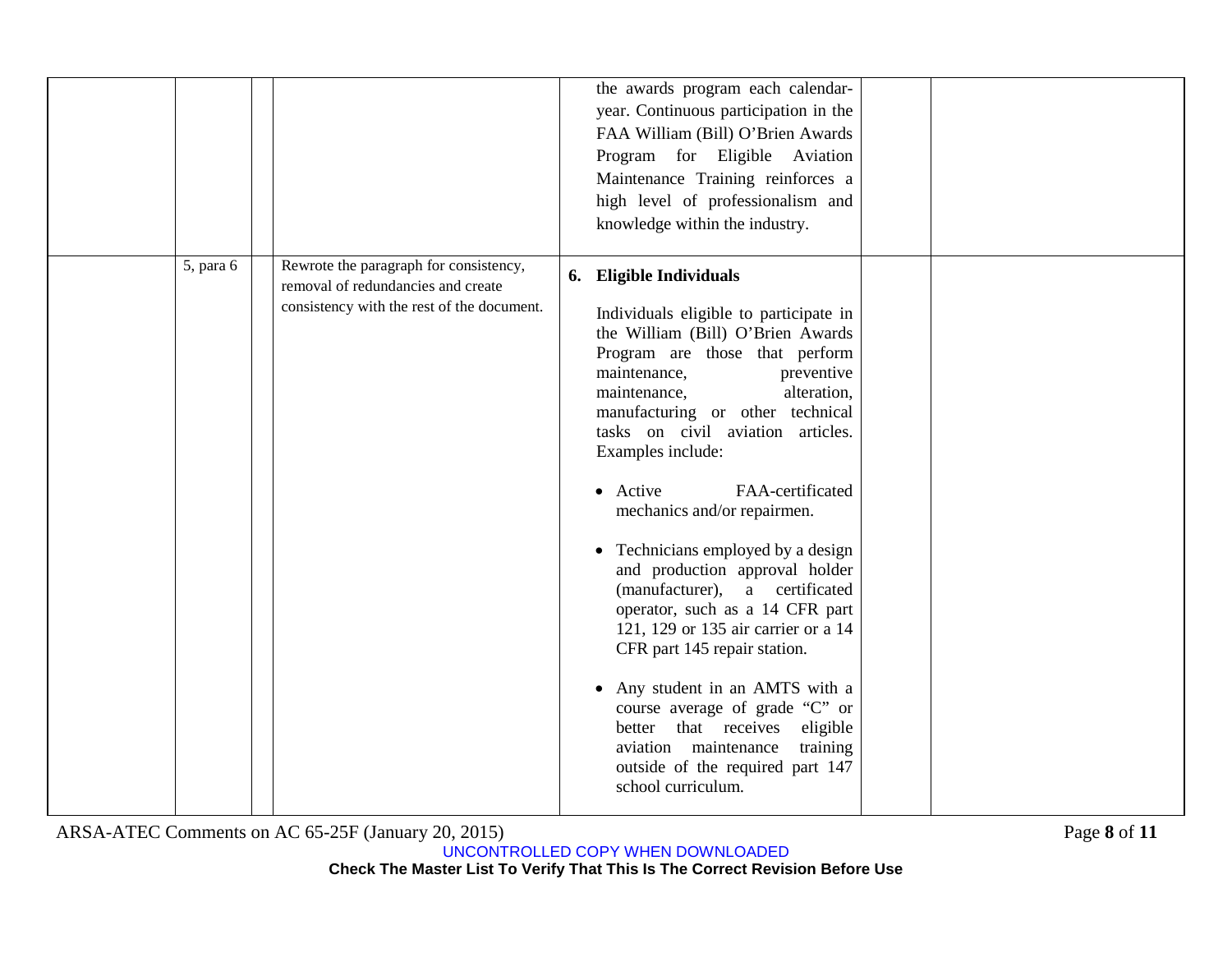|           |                                                                                                                                       | • Part 147 school instructors.                                                                                                                                                                                                                                                                                                                                                                                                                  |  |
|-----------|---------------------------------------------------------------------------------------------------------------------------------------|-------------------------------------------------------------------------------------------------------------------------------------------------------------------------------------------------------------------------------------------------------------------------------------------------------------------------------------------------------------------------------------------------------------------------------------------------|--|
|           |                                                                                                                                       | • Design and production approval<br>holder<br>(manufacturer)<br>trainers/instructors.                                                                                                                                                                                                                                                                                                                                                           |  |
|           |                                                                                                                                       | • Technicians working full time or<br>part time performing civil aviation<br>maintenance,<br>preventive<br>rebuilding<br>maintenance,<br><b>or</b><br>alteration on business or general<br>aviation aircraft, balloons, blimps<br>and dirigibles, unmanned aircraft<br>systems and/or any other civil<br>aviation aircraft, aircraft engine,<br>propeller, appliance or article.                                                                |  |
| 6, para 7 | Grammatical and typographical<br>corrections; removed redundancies,<br>updated phraseology to reflect current<br>regulatory language. | 7. Individual William (Bill) O'Brien<br><b>Award Requirements</b><br>To enroll in the William (Bill)<br>O'Brien Awards<br>Program,<br>all<br>individuals<br>must<br>register<br>$\operatorname{at}$<br>http://www.FAASafety.gov,<br>and<br>complete the Core<br>Training<br>Course/Courses, which can be found<br>in the Aviation Learning Center at<br>http://www/FAASafety.gov.<br>The requirements for each award are:<br>a. Phase I. Bronze |  |
|           |                                                                                                                                       | Complete a minimum of 12 hours of                                                                                                                                                                                                                                                                                                                                                                                                               |  |
|           |                                                                                                                                       | eligible aviation maintenance                                                                                                                                                                                                                                                                                                                                                                                                                   |  |
|           |                                                                                                                                       | training, including Mandatory Core                                                                                                                                                                                                                                                                                                                                                                                                              |  |

ARSA-ATEC Comments on AC 65-25F (January 20, 2015) Page **9** of **11**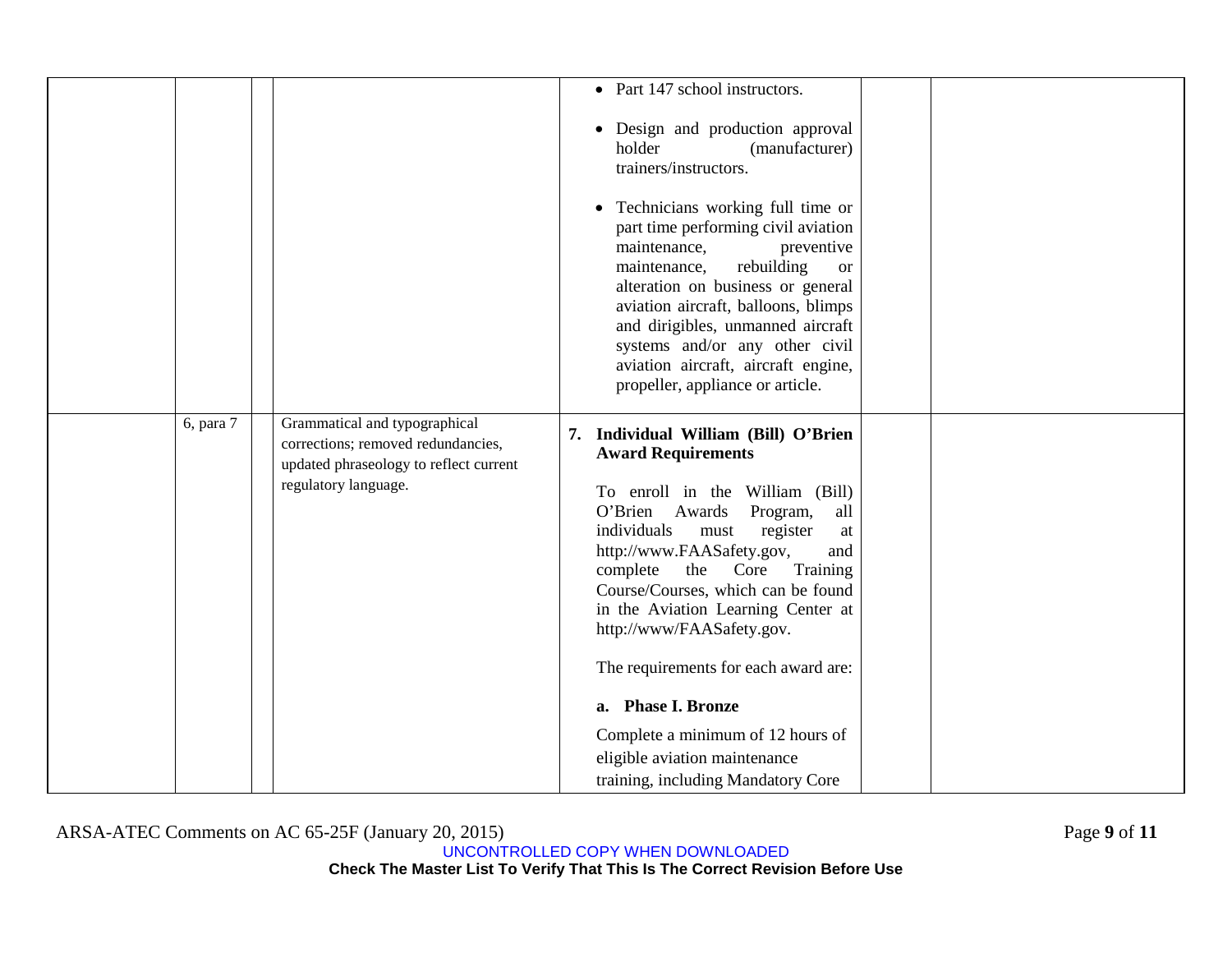|           |                                                                                                                                                                                                                                                                                                                                                                                                                                                             | Courses.                                                                                                                                                                                                                                                                                                                                                                                                   |  |
|-----------|-------------------------------------------------------------------------------------------------------------------------------------------------------------------------------------------------------------------------------------------------------------------------------------------------------------------------------------------------------------------------------------------------------------------------------------------------------------|------------------------------------------------------------------------------------------------------------------------------------------------------------------------------------------------------------------------------------------------------------------------------------------------------------------------------------------------------------------------------------------------------------|--|
|           |                                                                                                                                                                                                                                                                                                                                                                                                                                                             | b. Phase I. Silver<br>Complete a minimum of 40 hours of<br>eligible aviation maintenance<br>training, including Mandatory Core<br>Courses.<br>c. Phase I. Gold                                                                                                                                                                                                                                             |  |
|           |                                                                                                                                                                                                                                                                                                                                                                                                                                                             | Complete a minimum of 80 hours of<br>eligible aviation maintenance<br>training, including Mandatory Core<br>Courses, plus an acceptable college<br>level course.                                                                                                                                                                                                                                           |  |
| 6, para 8 | Update the language in the section. Most<br>substantive change is to remove the<br>arbitrary "three" full-time employees. Any<br>employer that supports the education of its<br>workforce, even ONE EMPLOYEE or<br>worker (since small businesses may not<br>have employees, they may have owners).<br>The aim of the program must be to<br>encourage continued education and skill<br>development, small businesses should not<br>be cut from those ranks! | 8. Eligible Employer<br>To be eligible for the employer's<br>award, the employer must:<br>Be involved full time in the<br>of<br>business<br>operating,<br>producing,<br>designing,<br>maintaining, or altering civil<br>aircraft, aircraft<br>aviation<br>engines,<br>propellers,<br>appliances or articles, or<br>Hold a part 147 certificate,<br>and<br>Employ or use full-time<br>eligible employee(s). |  |

ARSA-ATEC Comments on AC 65-25F (January 20, 2015) Page **10** of **11**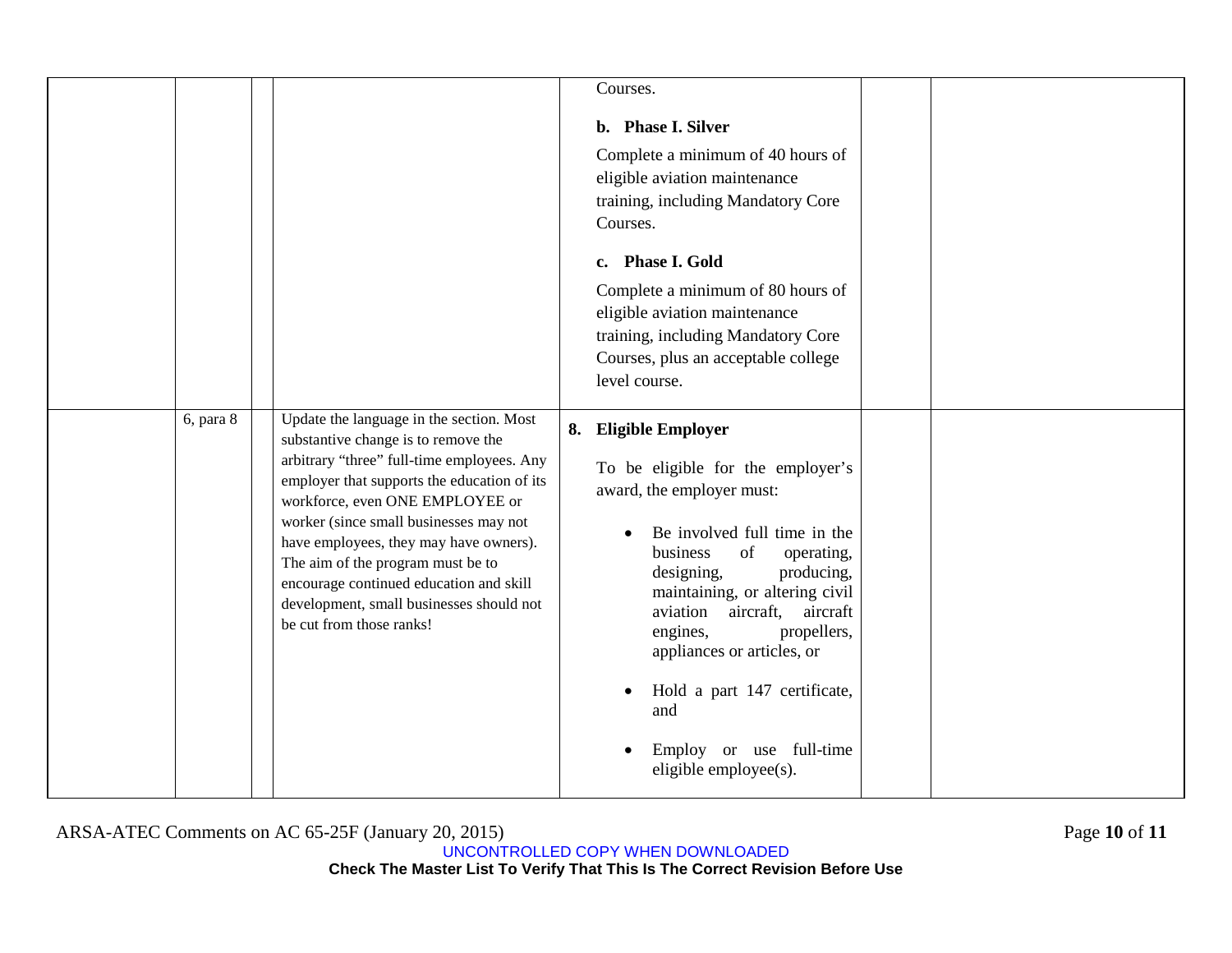| 6, para 9    | Minor editorial edits for grammar. | An eligible employer with a minimum of  |  |
|--------------|------------------------------------|-----------------------------------------|--|
| a.           |                                    | 50 percent of its eligible employees    |  |
|              |                                    | receiving any individual William (Bill) |  |
|              |                                    | O'Brien Award for a given calendar-year |  |
|              |                                    | is eligible to receive an AMT Gold      |  |
|              |                                    | Award of Excellence.                    |  |
|              |                                    |                                         |  |
| $6-7$ , para | Minor editorial edits for grammar. | paragraph on the FAASTeam<br>The        |  |
| 9 b          |                                    | responsibility is on the web and should |  |
|              | Removal of the "FAASTeam Employer  | not be repeated here.                   |  |
|              | Award Responsibilities"            |                                         |  |

ARSA-ATEC Comments on AC 65-25F (January 20, 2015) Page **11** of **11**

UNCONTROLLED COPY WHEN DOWNLOADED **Check The Master List To Verify That This Is The Correct Revision Before Use**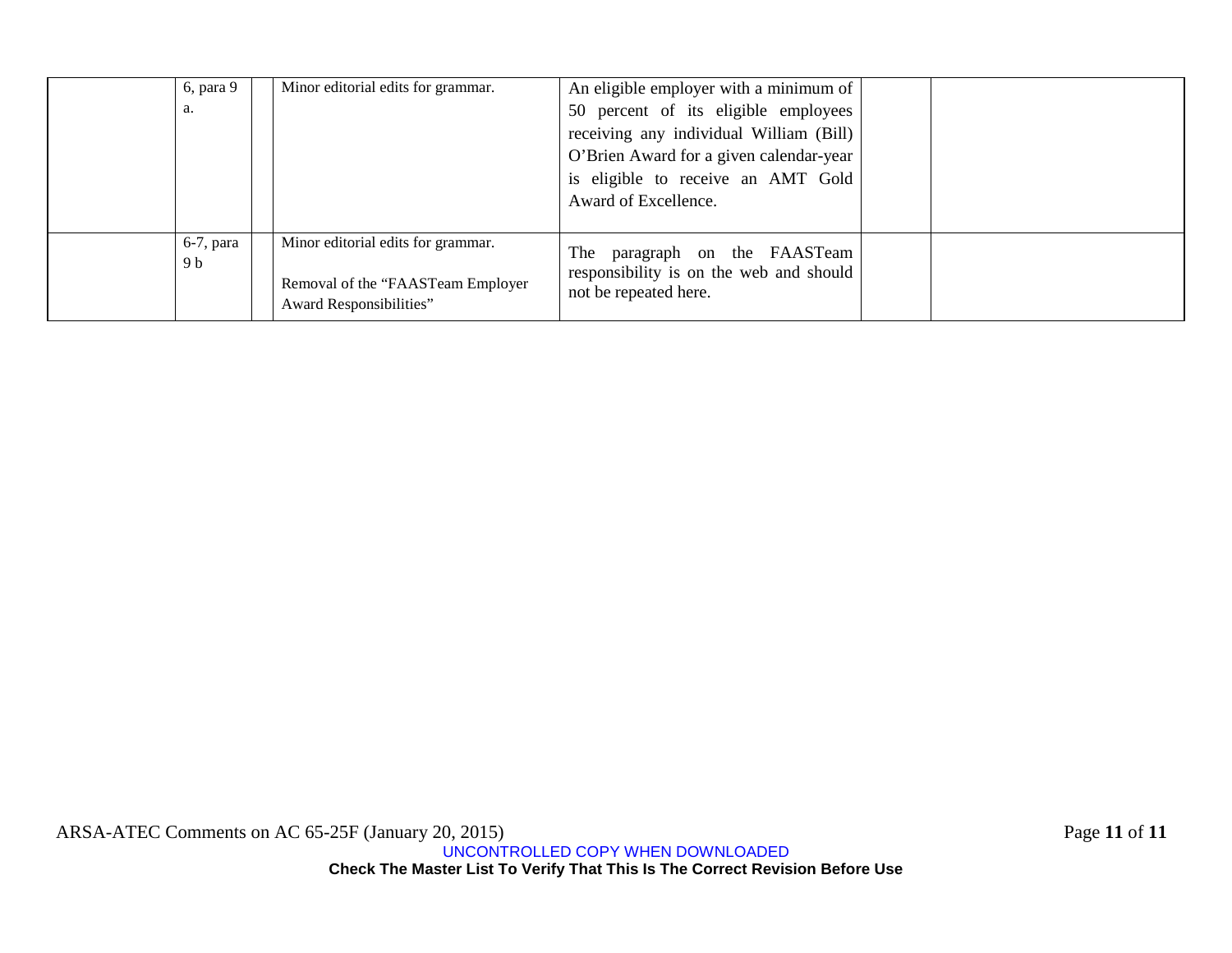

# **Advisory Circular**

**Subject:** William (Bill) O'Brien Aviation Maintenance Technician Awards Program **Date:** DRAFT **Initiated by:** AFS-300

**AC No:** 65-25F **Change:**

# **1. PURPOSE**

This advisory circular (AC) outlines the participation requirements for the Federal aviation Administration (FAA) William (Bill) O'Brien Aviation Maintenance Technician (AMT) Awards Program.

This revision addresses changes to the Awards Program andIt provides instructions for the AMTs and the employers of AMTs participating an overview of in the online Awards Program.

#### **2. CANCELLATION**

AC 65-25E, William (Bill) O'Brien Aviation Maintenance Technician Awards Program, dated June 3, 2009, is canceled.

#### **3. DEFINITIONS**

#### **a. Calendar-Year**

The period of time from January1 through December 31. All eligible training must be completed during the current calendar-year to be creditable for a William (Bill) O'Brien Award.

#### **b. Mandatory Core Courses**

This eInstructionourse that must be completed by all eligible AMTs to earn a an individual William (Bill) O'Brien Award; the courses<del>. The mandatory core course</del> are developed by the FAA and will focus on aviation maintenance accident/incident casual factors, special emphasis items, and regulatory issues compliance. (The core course will be comprised of online courses, depending on FAA evaluation of training needs. These courses can be located and found and completed in the Aviation Learning Center or the Maintenance Hangar at http://www.FAASafety.gov. The time allotted for each course will count towards the hour requirements for any of the individual awards.

#### **c. Eligible Aviation Maintenance Training**

Technical, safety-related, human factor, regulatory compliance, management and other aviationcareer enhancing courses or instruction provided:

By a An AMT may receive credit toward an individual William (Bill) O'Brien Award by completing formal training in the form of:

(1)  $\overline{A}$  course provided by a design or production approval holdermanufacturer or its authorized representative.

**AC No:** 65-25F Page 1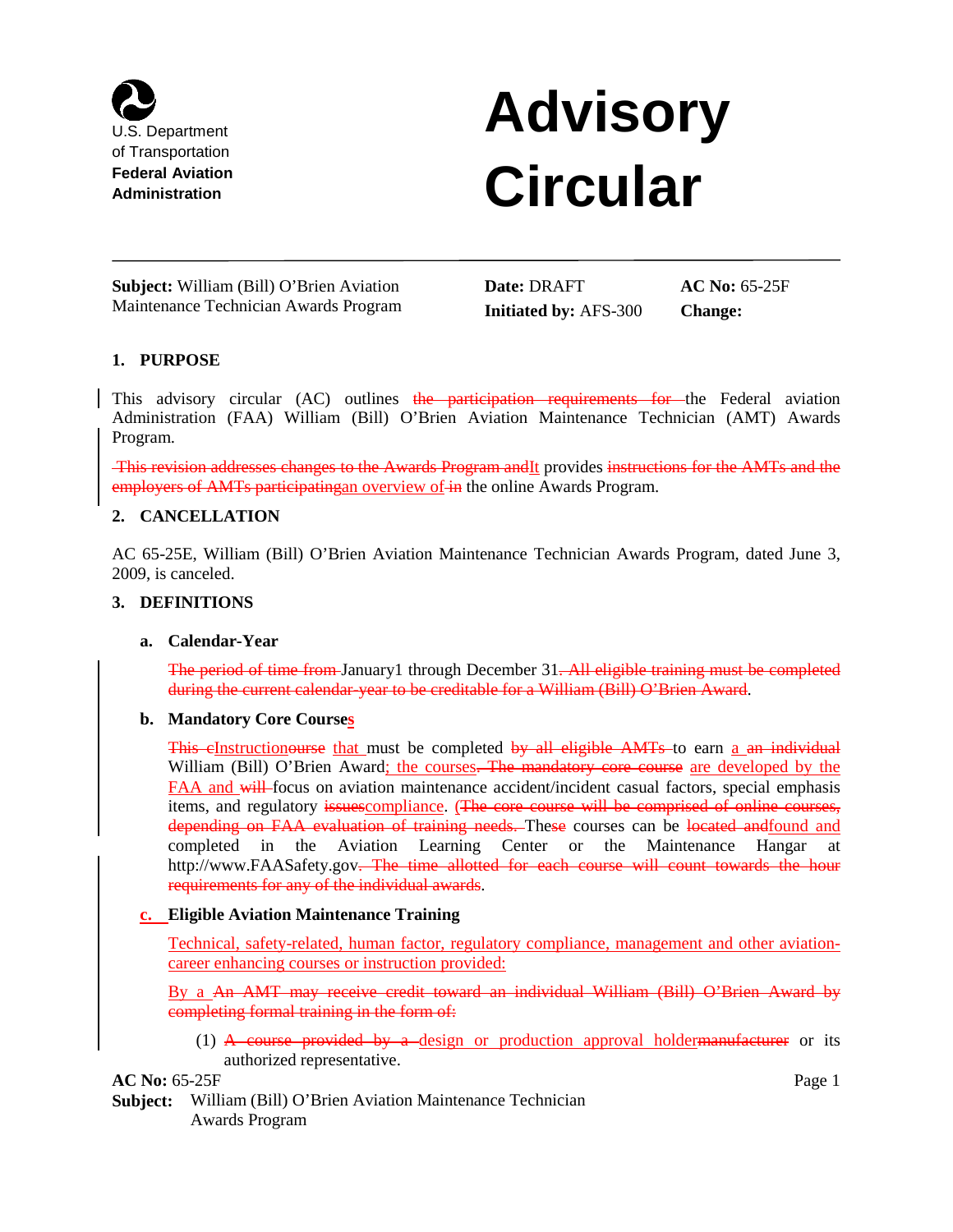- (2) Under<del>Training provided by an</del> an approved air carrier,  $\frac{1}{2}$ -s/repair station or other operational certificate holder's program, including formal repairman training.'s training department.
- (3) By aAttendance at an FAA Safety Team (FAASTeam)-sponsored aviation safety seminar or maintenance symposium.
- (4) Training fromBy the FAA and/or an FAA aviation safety inspectors (ASI).
- (5) Through FAA-recognized, FAA, wWeb-based training (WBT) providers.
- (6) Through , FAA-accepted Inspector Authorization (IA) refresher training courses.
- (7) By, light-sport aircraft (LSA) manufacturers maintenance training, through formal repairman training.
- (8) By a nationally recognized and accredited educational institute that does not qualify as a college level course.
- (9) By Title 14 of the Code of Federal Regulations (14 CFR) part 147 Aircraft Maintenance Technician School (provided the participant is not a student, please see note under ineligible aviation maintenance training.)

## **d. Ineligible Aviation Maintenance Training**

Industry (non-FAA developed) course or seminars instruction that does not advance technical, safety-related, human factor, regulatory compliance, management or aviation maintenance career knowledge or skills is ineligible for recognition in this award program.

The course or instruction must be on aviation maintenance career advancing subjects; it cannot contain commercial endorsements or serve as advertisements for particular products or services. Additionally, company or commercial policy training is not ineligible.

Title 14 of the Code of Federal Regulations (14 CFR) part 147 Aircraft Maintenance Technician School (AMTS)-approved curriculum subjects taken by students areare also excluded; eligible aviation maintenance training must be outside of the students' AMTS course requirements.

# **c.e. College Level Course**

A course of instructionEligible Aviation Maintenance Training from a nationally-accredited college, university, or vocational/technical institute on one subject constituting of at least 3 credit hours or 40 classroom hours<del> from a nationally accredited college, university, or a</del> vocational/technical school approved by a higher educational accreditation organization. Correspondence and *i*Internet courses from such institutions are acceptable. Examples of acceptable college courses are Mathematics, English, Science, Aviation Safety, Human Factors, Quality Control, or other aviation-career-related courses.

# **4. BACKGROUND**

## William (Bill) O'Brien PROVIDE A SENTENCE OR TWO ON HIS PERSONAL AND PROFESSIONAL BACKGROUND?

During Bill's tenure with the In-October 1991, the Flight Standards Service Aircraft Maintenance Division (AFS-300) determined there was a need for an incentive program to encourage aviation maintenance AMT employees and employers to voluntarily participate in initial and recurrent maintenance technical and regulatory training was developed/courses.

**AC No:** 65-25F Page 2 **Subject:** William (Bill) O'Brien Aviation Maintenance Technician Awards Program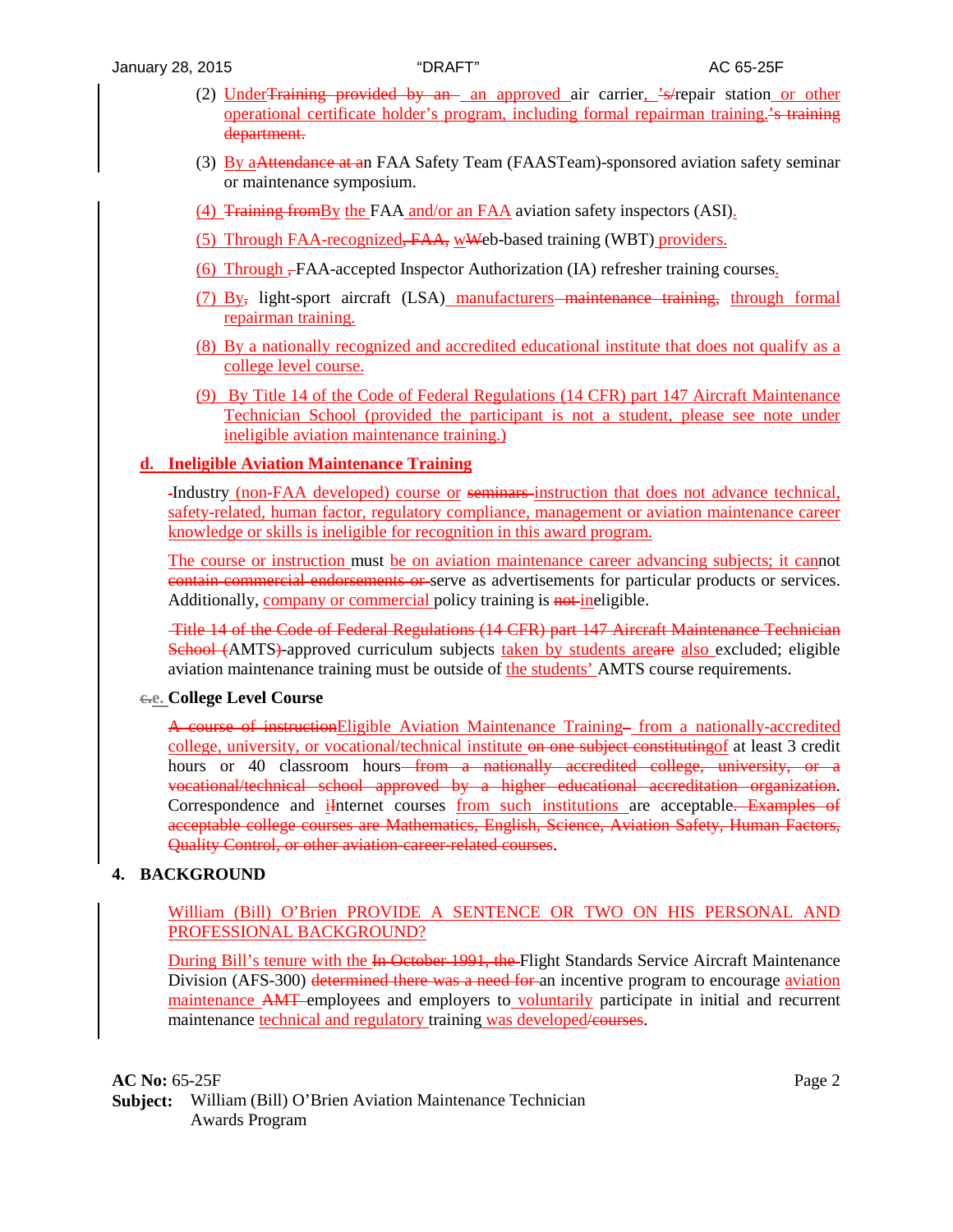The incentive program has expanded to encourages all other aircraft-maintenance-related career professionals to seek and complete develop and enhance knowledge and professionalism through initial and recurrent training educational instruction and courses. Measures to enhance safety and improve theirthat enhance and reinforce aviation career knowledge and professionalism ensure safety in civil aviation. **professional knowledge.** 

Through the William (Bill) O'Brien Awards Program, the FAA honors the memory of its founder and recognizes eligible aviation-maintenance-related career individuals who -receive, and employers by issuing awards to those who receive, promote, or and foster professionalism and career advancement through, initial and recurrent training.

#### **a. Individual Incentives**

This program provides AMTS and other aircraft-maintenance-related career individuals with incentives to improve aviation safety by actively recognizing individual participation as in initial and recurrenting training programs on their own initiative or in training programs subsidized by their employersthat increase knowledge and skills.

#### **b. Employer Incentives**

This program provides incentives to improve employee productivity and aviation safety by actively recognizing employers that provide and support initial and recurrent training to employees in technical, regulatory and human factors. The FAA is aware that the employer bears the short-term loss of employee productivity and other costs associated with training. To increase the incentive for management to fund training under the award program, the FAA recognizes employers who take proactive roles in training their technical workforce.

#### **c. AMT Individual and Employer Awards**

The award for individuals is an AMT Certificate of Training.

The award for employers is a certificate signifying an AMT Employer Award of Excellence.

Both certificates are issued at http://www.FAASafety.gov.

#### **d. William (Bill) O'Brien Awards Program Logo Explained**

The William (Bill) O'Brien Awards Program logo represents the following:

- (1) The William (Bill) O'Brien Awards Program logo's hexagonal shape resembles standard Army/Navy hardware; it <del>. The hexagon design</del>-symbolizes strength in maintaining a common standard of integrity and trust.
- (2) The two perfect circles within the hexagon symbolize the continuing cycle of maintenance and inspection, which must be unbroken and perfect today and every day to ensure continued airworthiness and aviation safety.
- (3) The formula "Knowledge + Professionalism = Safety" represents not only the aviation maintenance industry's commitment to maintaining the aircraft or article entrusted to its care, but also serves asis a personal commitment.
- (4) The two aircraft located in the center of the logo represent the 1903 Wright Flyer superimposed over the proposed space planea space vehicle. The Wright Flyer represents the maintenance community's proud past and <del>. This is because</del> an reminder that the Wright Brothers' mechanic, Mr. Charles Edward Taylor, played an important role in the aviation history of y aviation. Not only was Taylor was the first aircraft mechanic and, he also

**AC No:** 65-25F Page 3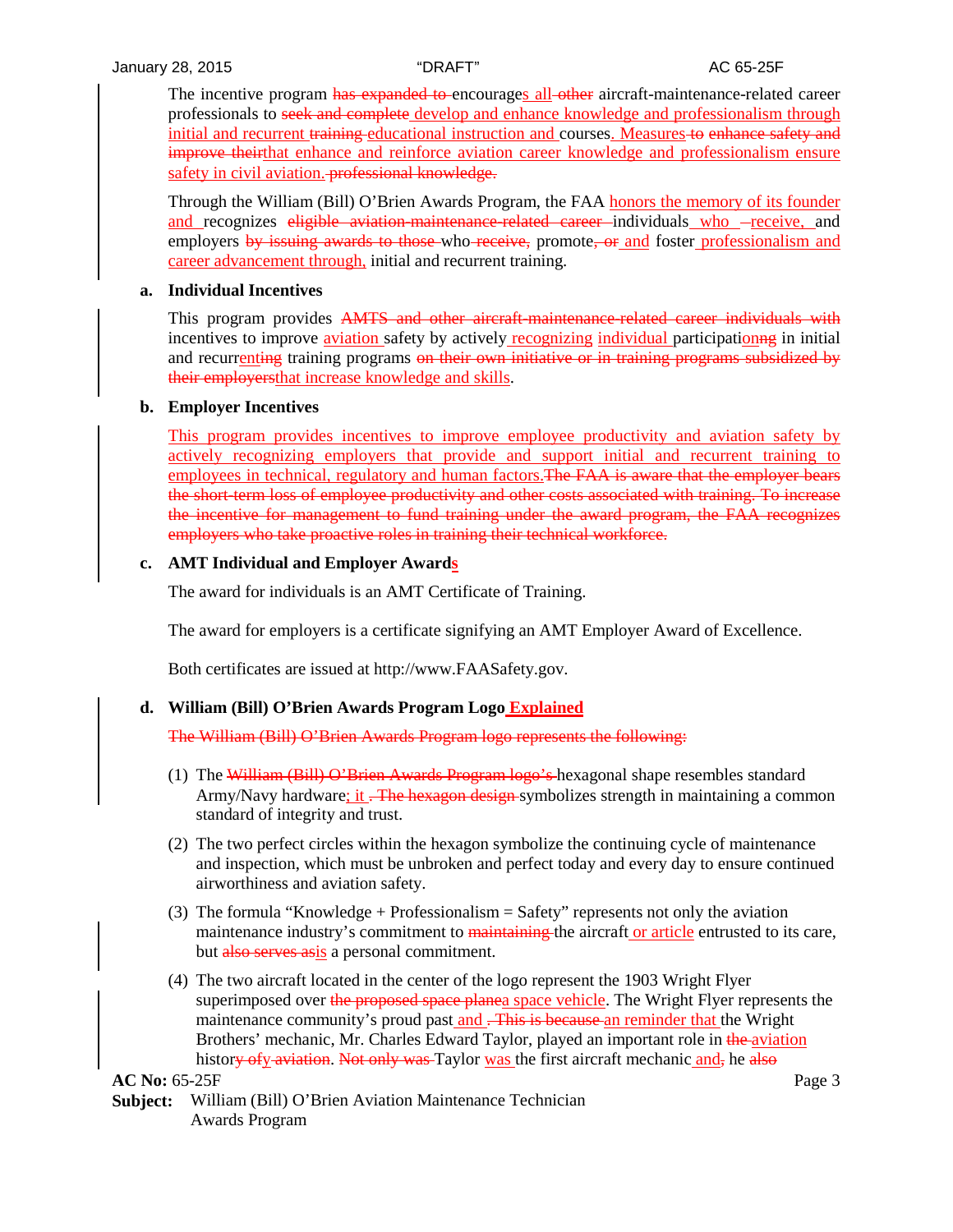designed and built the engine for the 1903 Wright Brothers'-Flyer. The space planevehicle, with its technological advancements and low orbit capability, represents the bright future of the maintenance profession.

# **5. William (Bill) O'Brien Awards Program Overview**

# **a. AMT Program Tutorials**

Two tutorials on the home page of http://www.FAASafety.gov provide a comprehensive description and illustration the online program. One is designed for the Individual Award, and the other is designed for the Employer Award. Review of the appropriate tutorial is highly encouraged prior to registering in the award program.

#### **a.b.Individual and Employer Award Eligibility**

AMTs and otherAll aircraft-maintenance-related career individualss, as well as their their employers, may be are eligible to participate in for the William (Bill) O'Brien Award program. The individual award will consist of an AMT Certificate of Training signifying the level of award that was earned..

#### **b.c.Individual William (Bill) O'Brien Awards:**

- (1) Phase  $I_{\rightarrow}$ Bronze Award.
- (2) Phase II—, Silver Award.
- (3) Phase III—, Gold Award.

#### **c.d.AMT Employer Awards**

- (1) AMT Employer Gold Award of Excellence.
- (2) AMT Employer Diamond Award of Excellence.

#### **d.e.The Design and Flexibility of the William (Bill) O'Brien Awards Program**

The William (Bill) O'Brien Awards Program is designed to require additional training at each **phase.** To receive an award, an applicant must complete all of the requirements for the award within an individuala calendar-year;  $\frac{1}{2}$  - An individual or employer may receive only one award will be provided to an individual or employer during for any given the eligible calendar-year.

#### **e.** Flexibility of the William (Bill) O'Brien Awards Program Design

While each phase requires increased participation in career advancement courses, pThe William (Bill) O'Brien Awards Program is designed to be flexible. Participating individuals are not required to complete a lower award phase before earning the next higher phase. For example, an individual who qualifies for the Gold Award during his or herthe first year in the program would be issued the Phase III Gold Award.

#### **f. Aircraft-Maintenance-Related Career Individuals and Employers Encouraged to Participate Every Year**

The FAA encourages all eligible individuals and employers to participatione in the awards program each calendar-year. Continuous participation in the FAA William (Bill) O'Brien Awards Program for **Eligible Aviation Maintenance Trainingregulatory**, airworthiness, and safety

**AC No:** 65-25F Page 4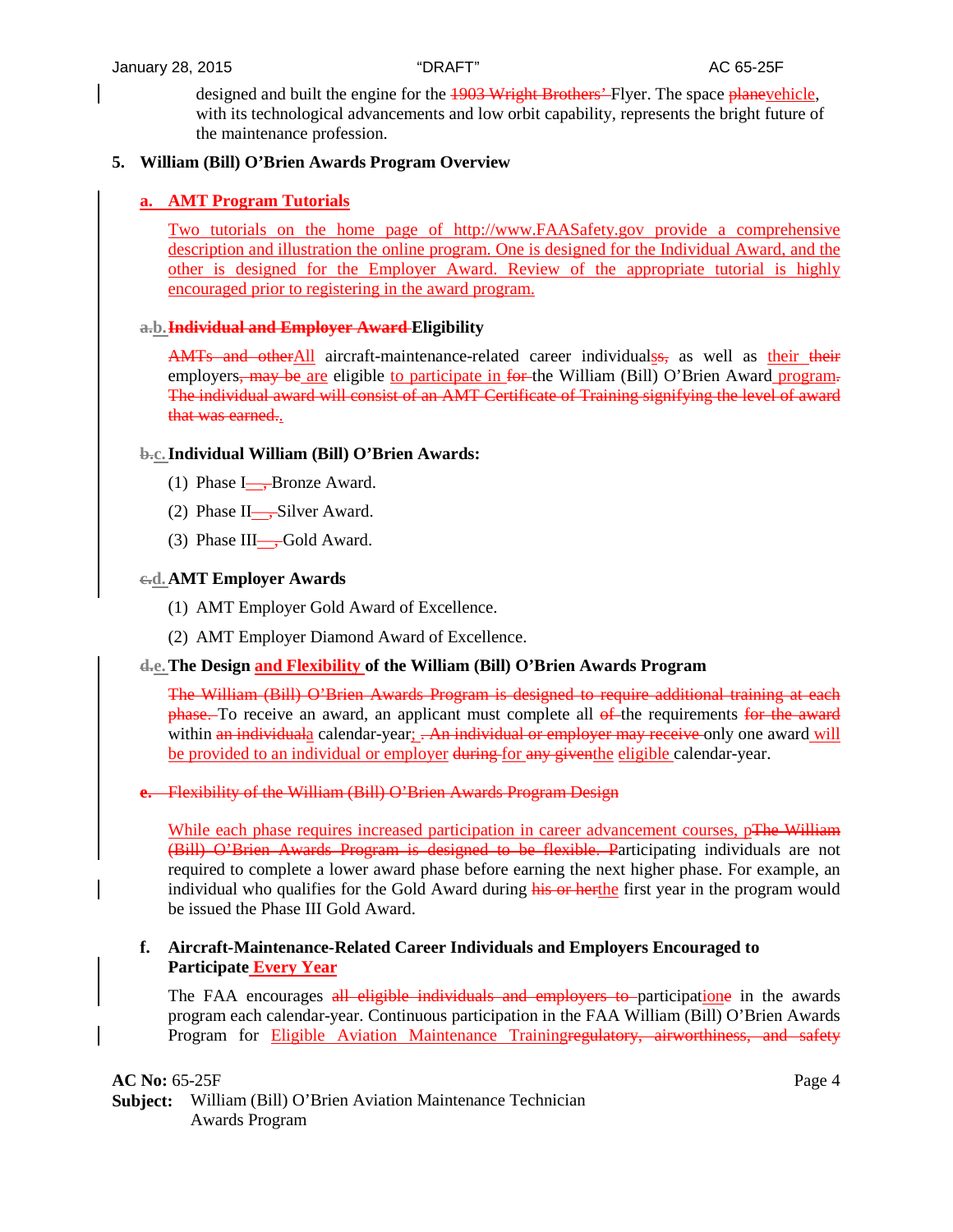awareness training will reinforces a high level of professionalism and safety knowledge within the industry.

#### **g. AMT Program Tutorials**

**A comprehensive description and illustration of the AMT online program is contained in two tutorials on the home page of http://www.FAASafety.gov. One is designed for the Individual Award, and the other is designed for the Employer Award. Review of the appropriate tutorial is highly encouraged prior to registering in the award program.**

# **6. Eligible Individuals William (Bill) O'Brien Award Eligibility**

The following iIndividuals are eligible to participate in the William (Bill) O'Brien Awards Program are those that perform maintenance, preventive maintenance, alteration, manufacturing or other technical tasks on civil aviation articles. Examples include:

- An-Active appropriately-FAA-certificated mechanics and/or repairmean-working in General Aviation (GA), at a repair station, or in air carrier maintenance, and working on aircraft or component parts.
- A noncertificated maintenance tTechnicians employed by a design and production approval holder (manufacturer), a certificated operator, such as  $a -14$  CFR part 121, 129 or  $/ 135$  air carrier or a 14 CFR part 145 repair facility working on aircraft or component partsstation.
- Any student in an FAA-certificated part 147-AMTS who is maintaining with a course average of grade "C" or better that . The student must receives training eligible aviation maintenance training required by this award program outside of his or her regular the required part 147 school curriculum.
- Part 147 school instructors are eligible for the Certificate of Training awards upon completion of the eligible training.
- Aviation ManufacturerDesign and production approval holder (manufacturer) trainers/instructors are eligible for the Certificate of Training awards upon completion of eligible training.
- Personnel employed by holders of Parts Manufacturing Approval (PMA) who are engaged in the manufacturing, rebuilding, or altering of any aircraft appliance or part made by the PMA holder are eligible for the Certificate of Training awards upon completion of eligible training.
- ATechniciansn apprentice mechanic or a noncertificated mechanic working full time or part time performing aircraft-civil aviation maintenance, preventive maintenance, rebuilding or alteration on business or general aviation aircraft, balloons, blimps and dirigibles, unmanned aircraft systems and/or any other civil aviation aircraft, aircraft engine, propeller, appliance or article. under an FAA-certificated mechanic or repairman is also eligible to receive an award upon completion of eligible training.
- **Personnel employed by aircraft manufacturers and Technical Standard Order (TSO) authorization holders are eligible to receive an award upon completion of eligible training.**

 $AC No: 65-25F$  Page 5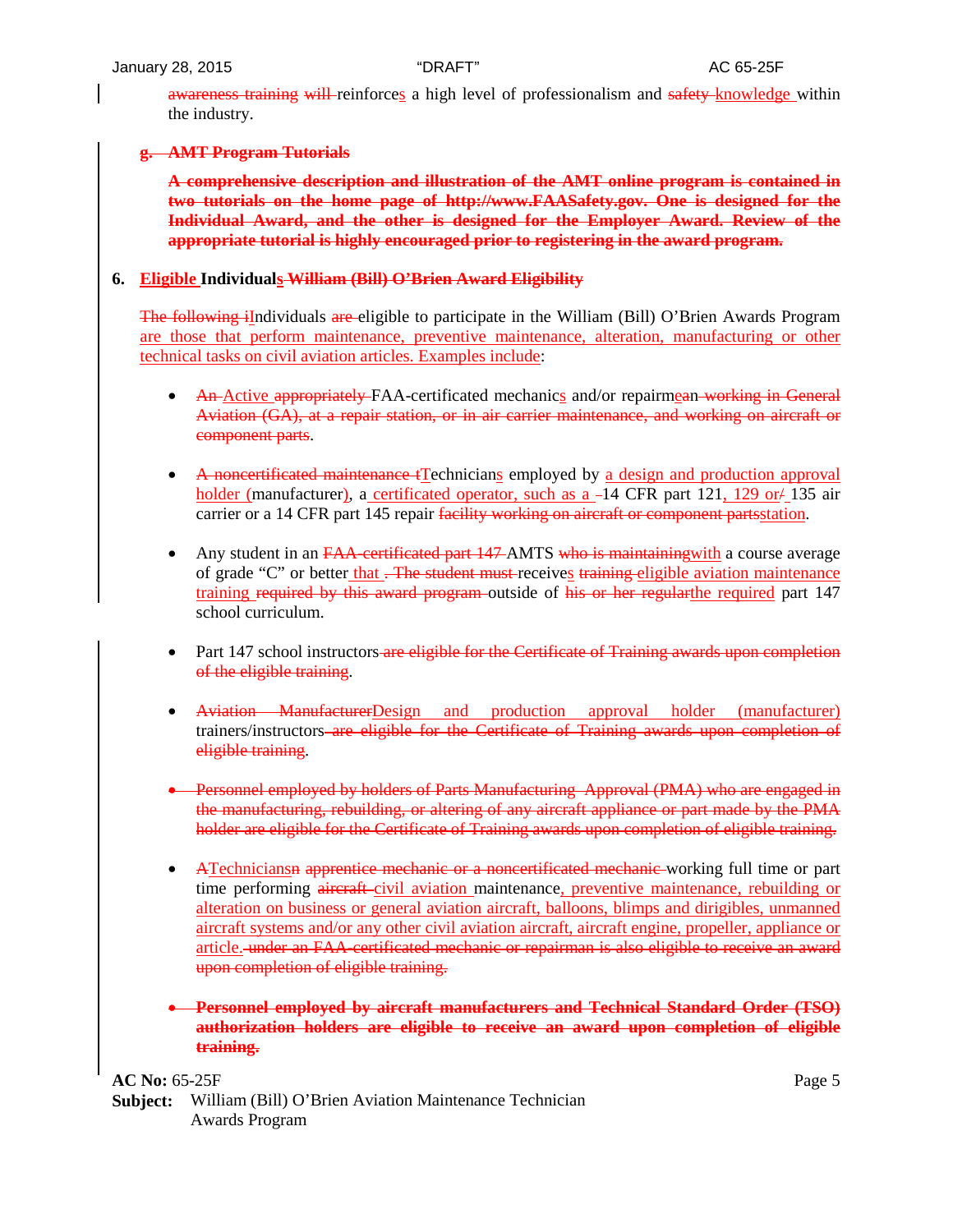# **7. Individual William (Bill) O'Brien Award Requirements**

To enroll in the William (Bill) O'Brien Awards Program, aAlll phases require that individuals must register at http://www.FAASafety.gov<del>, enroll in the William (Bill) O'Brien Awards Program</del>, and complete the Core Training Course/Courses, which can be found in the Aviation Learning Center at [http://www/FAASafety.gov.](http://www/FAASafety.gov)

The requirements for each award are: Participants must also meet the following requirements.

## **a. Phase I. Bronze**

: Obtain Complete a minimum of 12 hours of eligible aviation maintenance training, including Mandatory Core Courses.

#### **b. Phase I. Silver**

: Obtain Complete a minimum of 40 hours of eligible aviation maintenance training, including Mandatory Core Courses.

## **c. Phase I. Gold**

: Obtain Complete a minimum of 80 hours of eligible aviation maintenance training, including Mandatory Core Courses, plus satisfactory completion of an acceptable college level course of 3 credit hours or 40 classroom hours in Mathematics, English, Science, Aviation Safety, Human Factors, Management, Quality Control, or similar aviation-career-related courses.

# **8. Eligible Employer Eligibility**

To be eligible for the employer's award, the employer must:

- Be involved full time in the business of operating, designing, producing, manufacturing, maintaining, or, altering, or repairing civil aviation aircraft, aircraft engines, propellers, appliances or aircraft component parts or appliancesor articles, or
- Operate anHold a FAA-certificated part 147 AMTS certificatebased on the number of fulltime instructors, and
- Employ or use at least three full-time eligible employee(s).

# **9. Employer Awards Requirements**

#### **a. AMT Gold Award of Excellence**

An eligible employer with a minimum of 50 percent of its eligible employees receiving any individual William (Bill) O'Brien Award for a given calendar-year is eligible to receive special recognition in the form of an AMT Gold Award of Excellence.

# **b. AMT Diamond Award of Excellence**

An eligible employer with 100 percent of its eligible employees receiving any individual William (Bill) O'Brien Award for a given calendar-year is eligible to receive special recognition in the form of an AMT Diamond Award of Excellence.

#### **FAASTeam Employer Award Responsibilities**

**AC No:** 65-25F Page 6 **Subject:** William (Bill) O'Brien Aviation Maintenance Technician Awards Program